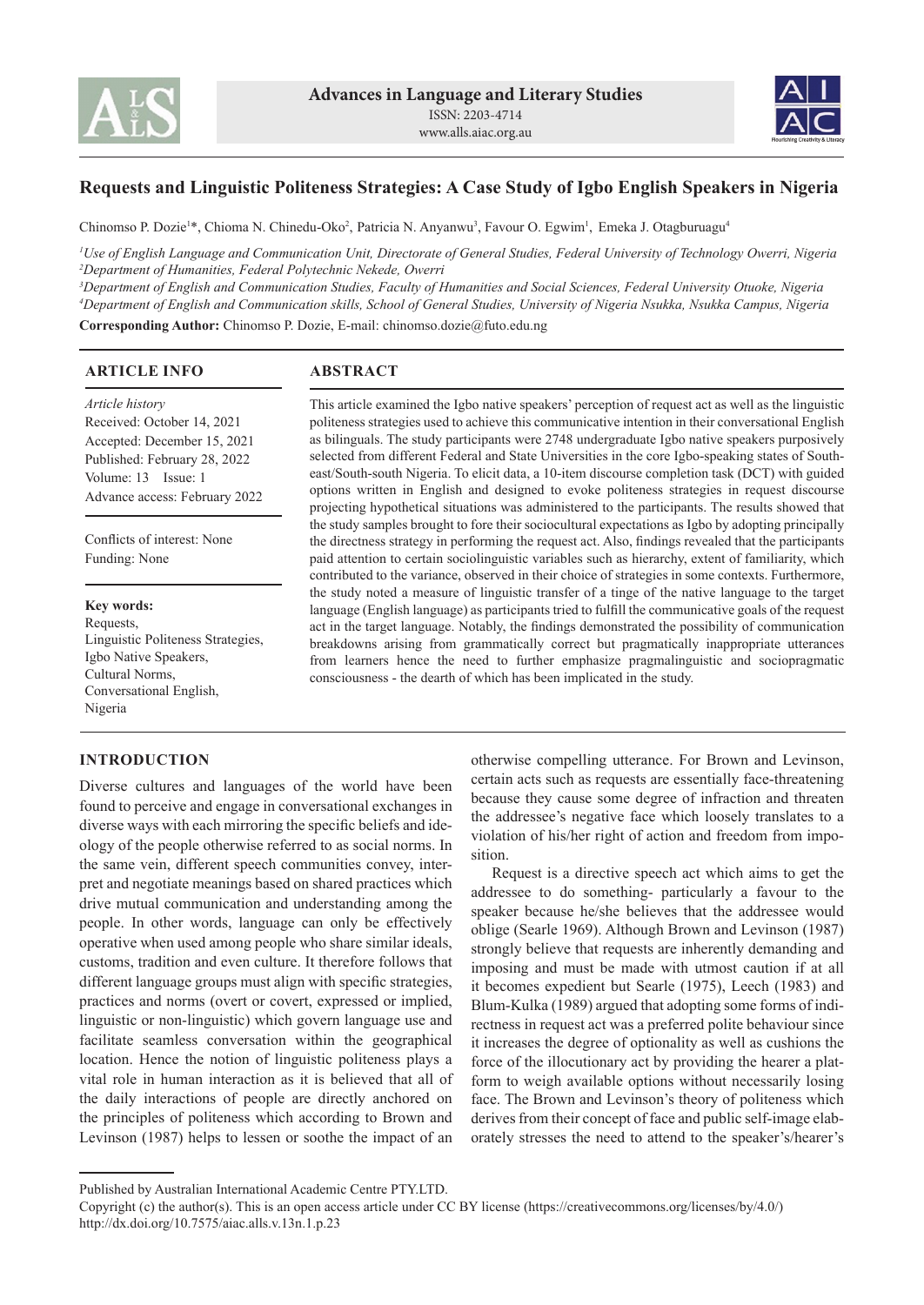face needs to avoid imposition. In some cultures of the world e.g., the Igbo culture, this notion would be tantamount to not making a request at all which contrasts with Igbo hospitality and sociability. To this end therefore, the study seeks to investigate the Igbo native speakers' perception of Request act as well as note their expression of same act and strategies adopted to accomplish the demand in their conversational English in daily interactions as bilinguals.

#### **LITERATURE REVIEW**

Based on the renowned theory of politeness by Brown and Levinson with the attendant claim of the universality of its reach and applicability as well as the face-threatening potentiality of every utterance, it becomes imperative to study the accomplishment of request act of Igbo native speakers in English alongside other reported studies in other cultures. This is in a bid to try to find a point of either confluence or divergence in the established theory across languages and cultures as speech (language in general) is believed to work well within the purview of specific community/culture.

### **The Igbo and Request**

The Igbo are the inhabitants of South-east and part of Southsouth Nigeria. They have one common language- Igbo although varying but mutually intelligible dialects. According to Nwoye (1989, 1992), the Igbo society is largely unstratified and her language is marked by statistically fewer linguistic forms for expressing class stratification suggestive of respect and terms of address or titles - honorifics. Similarly, the society has been described as a verbal one with its profound history and culture transmitted by word of mouth hence the value placed on words among the people. In addition, the Igbo revere eldership and accord regard to whoever it is due in the community as a distinct mark of respect. Societal accomplishment/attainment is also recognized as a sign of fulfillment in one's chosen endeavour and for which it is commonplace to attract even an acknowledged title. The traditional Igbo society thrives on communal living and the principle of oneness deeply rooted in symbiotic sociability, gracious hospitality and unquantifiable reciprocity as the kernel for her group-oriented form. This accounts for the peaceful co-existence that characterizes them as a people and makes such acts as reprimand, offers, apology, thanks, criticisms, requests etc become speech acts that neither causes an infraction nor imposes on the speaker or hearer. Accordingly, requesting in the robust and gregarious Igbo culture is a routine occurrence devoid of every streak of imposition because the society is founded on the concern for the collective good and image of everyone as opposed to cultures where atomistic individualism is the norm. The ease with which the request act is made does not preclude the possibility of discomfort or inconvenience on the part of the addressee but in keeping with the spirit of one good turn, communal life and societal cohesion which binds the Igbo life and living, the request is borne, regardless. Among the Igbo and similar cultures,

"acts requiring aid and cooperation of others are solicited, in fact demanded, from others, as a social right accruing to the person requesting or demanding the act as a member of the society" (Nwoye 1992). The implication therefore is that there are unwritten/unspoken but existing symbolic rights and obligations which the Igbo culture evenly spreads across her people and which every member recognizes as a way of life and conforming to social expectations.

### **Previous Studies**

Nwoye (1989, 1992) whose pioneering works on the Igbo and linguistic politeness informed further studies and generated a lot of concern in the discipline particularly in the universality of the politeness theory reviewed Linguistic politeness in Igbo and Sociocultural variations of the notion of face respectively. Nwoye's study examined the operations of politeness, notion of face and cultural perception of what constitutes being polite in Igbo society and confirmed that politeness phenomenon was essentially perceived and manifested differently by various cultures of the world. In Nwoye's analysis of request act in Igbo, the study made it abundantly clear that request among the Igbo was a routine occurrence and that no member of the community ever considered the act as an affront rather, as a social norm, it was often demanded by anyone requiring aid in different circumstances. Also, the group-orientedness of the society anchored on common sharing of goods and services makes the request act and response to it only compliance to social expectations which implies that people should respond to others' needs. However, Nwoye noted that request can be made by implicature, directly or indirectly but maintained that within the Igbo cultural milieu, directness remained the favoured and most effective request strategy not marred by societal demarcations. Finally, the study found evidence to establish that the Brown and Levinson's claim for the universality of politeness principles was only operational within specific speech community as different cultures manifest politeness differently.

Also, Garcia (1993) studied Peruvian-Spanish speakers' way of making requests as well as responding to requests by adopting role-play interaction in a longitudinal study design with 40 participants in three situations- (1) requesting a service, (2) obliging a request for service and (3) refusing a request for a service. The study reported that the degree of involvement generally depended on the situation as Peruvian Spanish speakers showed deference, respect and the desire to not impose on the hearer while making a request as well as refusing the request. Also, the study showed that participants opted for solidarity rather than deference politeness strategies when accepting a request. Although Garcia's study focused on three role-play situations, realizations varied largely by the participants who represented different speech communities/cultures and gender was also a factor as there were striking male-female differences in strategies used.

Takezewa (1995) studied requesting in Japanese as a second language drawing production data by means of Discourse Completion Task from Japanese native speakers and non-native speakers. The study indicated that the Japanese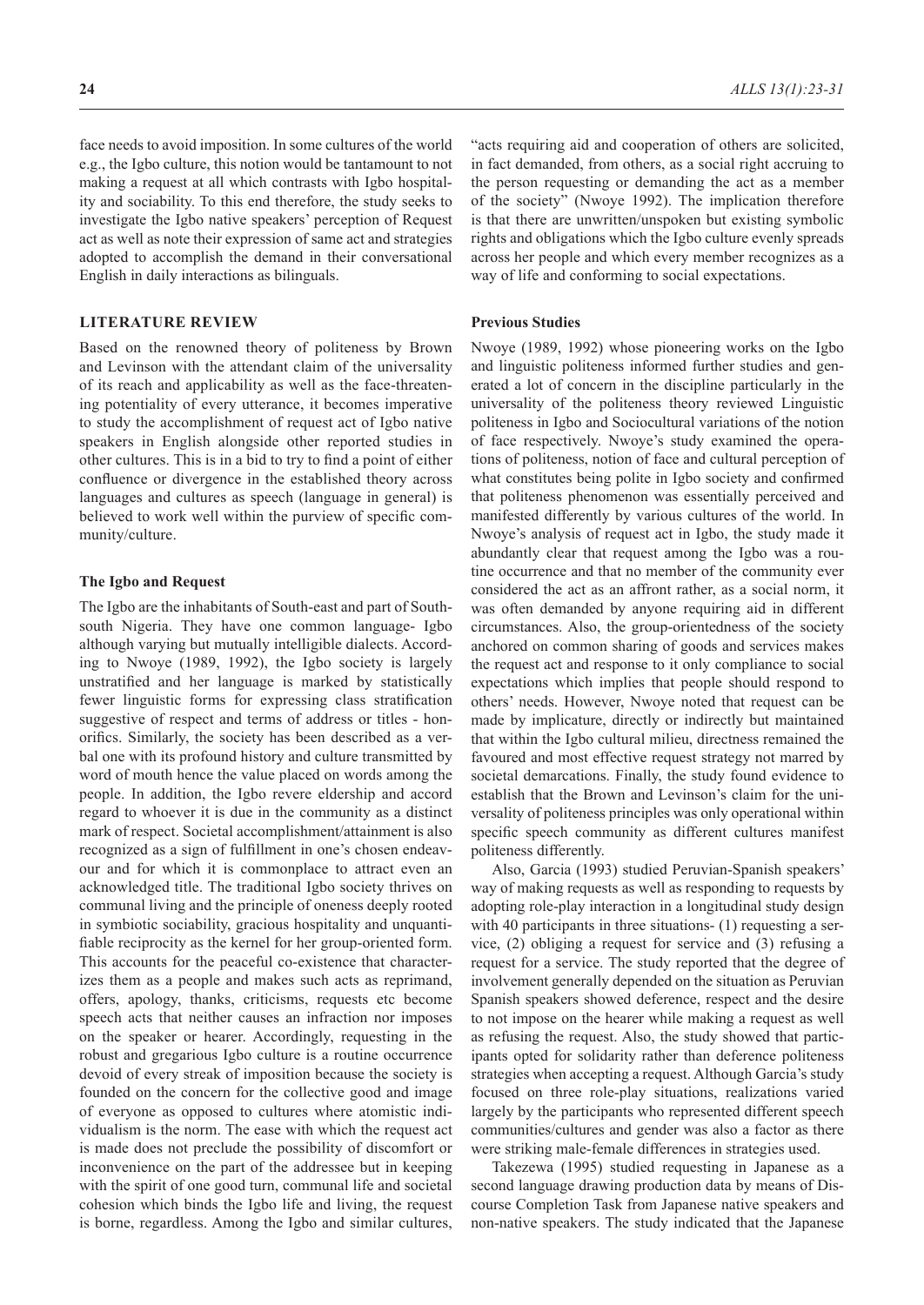subjects used sociolinguistic strategies such as nominalizers, unfinished sentences as well as honorifics to express politeness and tone down an infraction while the Canadian subjects were found to use only honorifics. The study concluded that honorifics were used to express politeness in formal request situations, while other more subtle linguistic devices such as nominalizers and unfinished sentences were also used to minimize the scale of infraction as well as create feelings of empathy and understanding between the requester and the requestee.

In another study, Umar (2004) did a comparative survey of the request strategies used by Arab learners of English with strategies used by native English speakers with the Discourse Completion Test (DCT) as data collection tool. Results of the study demonstrated that both groups used similar strategies of indirectness when addressing their equals or individuals in higher rank. The Arabic subjects were found to use more direct request options for addressees of lower status while the Native English speakers' requests appeared more polite as a result of their use of more semantic and syntactic modifiers in the act.

Similarly, Felix-Brasdefer (2005) examined Indirectness and Politeness in the speech act of requests among Native speakers of Mexican Spanish using formal and informal role-play situations. Results showed that indirectness was commonly used for requesting in situations which projected + Power or +Distance while directness strategy was common in situations where interlocutors shared a close relationship. The study further remarked that on-record or direct requests were situation-dependent and were considered a social norm among the Mexican subjects and not in a way impolite.

Jalilifar (2009) conducted a cross-sectional study of Iranian EFL learners and Australian native speakers request strategies using 69 BA and MA Persian EFL learners and 10 Australian native speakers of English by means of a Discourse Completion Test (DCT). Results showed that participants' use of direct request strategies was significantly reduced as they advanced in English proficiency level although lower level learners adopted mainly direct request strategies and conventionally indirect requests with midlevel learners. Similarly, there was appreciable increase in their choice and use of conventional and non-conventional request strategies in daily interaction.

In a Cross-Cultural study, Hilbig (2009) surveyed request strategies in Lithuanian and British English using the Discourse Completion Test and an open-ended questionnaire to draw data from 100 Lithuanian and 100 English undergraduates. Findings showed that although both groups used conventionally indirect request strategies, the Lithuanians were more inclined to direct strategies and non-conventionally indirect and positive politeness strategies.

Furthermore, Shahidi-Tabar (2012) explored Cross-Cultural speech act realization: the case of requests in the Persian and Turkish speech of Iranian speakers using a Discourse Completion Test with ten scenarios as a data collection tool. Findings of the study revealed that politeness strategies were dissimilar in different languages as participants as Iranian-Turkish subjects and Persian-Turkish subjects

responded differently in their choice of politeness strategies in similar scenarios. Also, female subjects were reported to use less direct strategies in Persian and more direct strategies in Turkish as compared to males. The study concluded that there were a few hints on choice of strategies by males based on socioeconomic reasons which was proof of recourse to status symbol/hierarchy in the request act.

In an interlanguage study, Memarian (2012) studied Persian graduate students' use of request strategies in English with the view to pointing out any form of pragmatic transfer from native/first language to the target language. Through a Discourse Completion Task, the author sampled one hundred (100) graduate students and two groups of British English native speakers and Persian native speakers. Findings indicated possible signs of transfer and development of interlanguage by Persian subjects and the need for education on the choice of strategies with emphasis on social power and social distance variables.

Yazdanfar and Bonyadi (2016) investigated request strategies in everyday interactions of Persian and English Speakers observing and transcribing requestive utterances in English and Persian TV series. The study reported that speakers of both languages opted for the direct level as their most frequently used strategy but whereas the English speakers used more conventionally indirect strategies, the Persian speakers used more non-conventionally indirect strategies in conversations. Also, results indicated that American English speakers used more mitigators in their daily interactions with family and friends than Persian speakers.

Although a lot has been done on the speech act of request by researchers across cultures in general and particularly by Nwoye (1989 and 1992) on request by Igbo in Igbo, the present study is an attempt to empirically understudy linguistic politeness in the English language conversations of Igbo native speakers. In other words, the study focuses on the Igbo native speaker's ability to fulfil this interactional need by means of the target language.

#### **METHODOLOGY**

As part of an existing and larger research carried out in the course of our Doctoral study on politeness forms and hedging strategies in English among Igbo bilinguals in Nigeria conducted in the second/rain semester of the 2016/2017 academic session using Igbo native speakers as subjects, the study on a large scale explored various indices of politeness such as appreciation, request, greeting, offer, reprimand, apology, excuses, breaking bad news etc and the Igbo views and expression of politeness in English language as well as its implication as a discourse strategy hence methodology remains the same (Dozie, 2017).

## **Population**

The subjects were Nigerians of Igbo extraction and that is to say that the study targeted only Igbo native speakers who are learners of English as a second language (ESL). They were male and female undergraduate students, between the ages of 17 and 25. These subjects were purposively drawn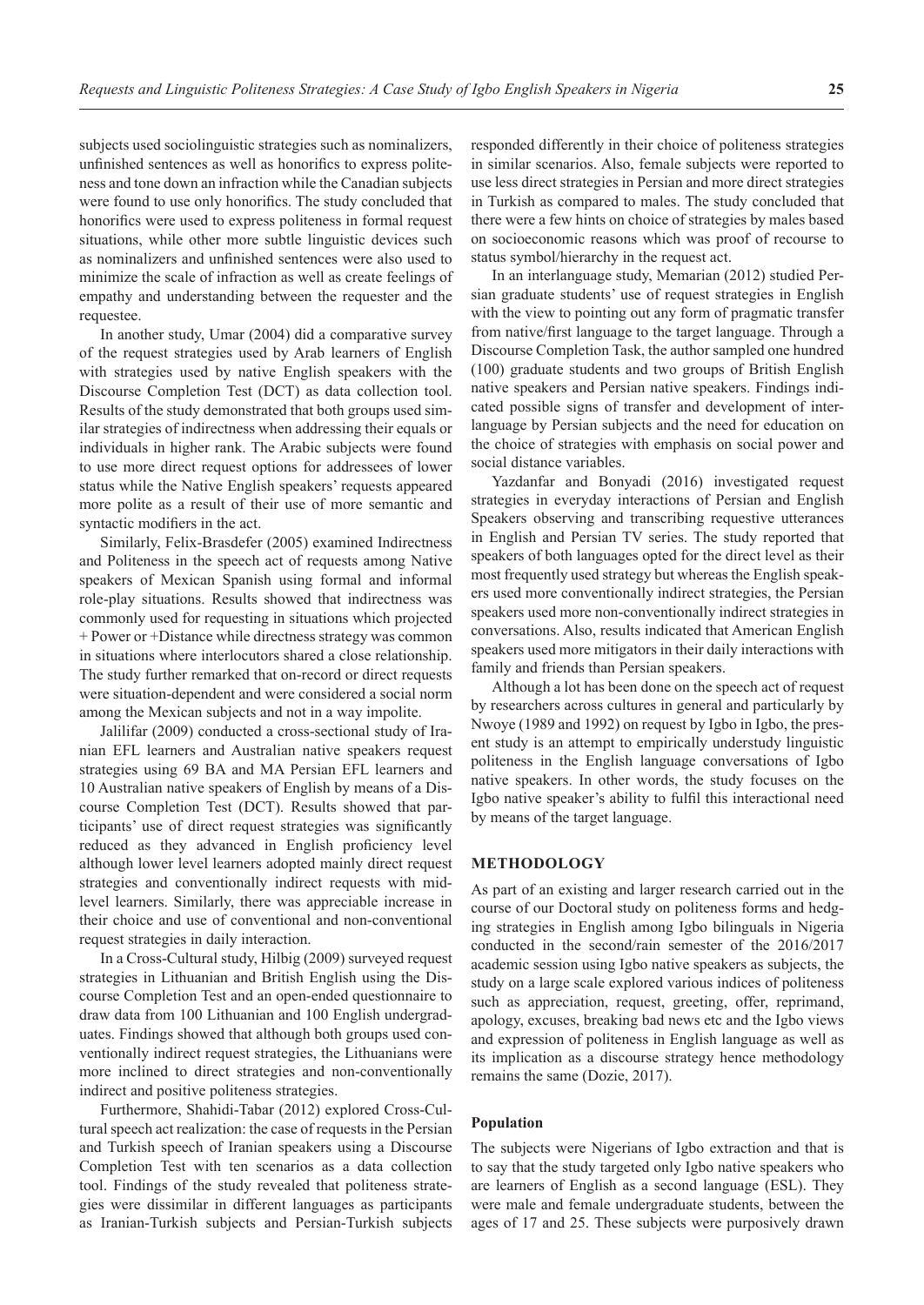from various Federal and State Universities in the five core Igbo-speaking states that make up the South-Eastern Nigeria, namely: Abia, Anambra, Ebonyi, Enugu, Imo state and the Igbo-speaking areas of Delta and Rivers States in the South-South Nigeria (Dozie, 2020)

#### **Sampling Techniques**

Michael Okpara University of Agriculture Umudike (MOUAU) Abia State, Nnamdi Azikiwe University (NAU) Awka Anambra State, Ebonyi State University (EBSU) Ebonyi State, University of Nigeria Nsukka (UNN) Enugu State, Federal University of Technology Owerri (FUTO) Imo State, Delta State University (DELSU) Delta State and University of Port-Harcourt (UNIPORT) River State were the seven institutions selected through a Systematic Sampling Process (SSP) for the study. Similarly, the SSP was also applied to select faculties represented for all institutions of study. A pretested and validated 10-item request discourse questionnaire was administered to a total of three thousand (3 000) respondents. Five hundred (500) participants were drawn from each of the five institutions that make up the core Igbo speaking states of the South-East zone. Similarly, two hundred and fifty (250) participants were drawn from each of the two institutions in the South-South zone. This study focused on the English language conversation of Igbo native speakers particularly as they employed politeness strategies in request discourse which are influenced by sociolinguistic variables as social status, social distance and cultural variations (Dozie, 2020)

#### **Instrumentation**

The major instrument for data collection was a ten-item pretested Discourse Completion Task (DCT) questionnaire. The Discourse Completion Task (DCT) was adopted as the production data collection method to capture the details of a cross-sectional questionnaire-based survey. The questionnaire was in two parts, while the first part focused on socio-demographic characteristics of participants, the second part addressed ten situations designed to elicit politeness strategies in form of request which are: (1) As a lecturer, you need to ask your students for a change in the teaching schedule in order to meet up with an appointment. What would you say to them? (2) You are a lecturer in a particular department and you haven't been able to cover your course outline for the semester and exams are at hand. You need to request your students to read up the outstanding chapters. What would you say to your students? (3) In your workplace, you are entitled to a day off monthly, but you are not due yet. How would you request your colleague to allow you have her/his place in exchange for yours in time? (4) As a spouse, you couldn't make a hospital appointment with your partner and you are requesting for a change in time. What would you say to your partner? (5) As a parent, you wish to request your nanny/house keeper to work an extra hour on a particular day because of a prior engagement. What would you say to her? (6) You suddenly had a flat

tyre on the highway. How would you request a passer-by for help? (7) You are trudging along with two heavy shopping bags and you obviously need help. How would you request the shop attendant for assistance? (8) As a novice, you just couldn't use the Automated Teller Machine (ATM). How would you request for assistance? (9) You are cash strapped and you require some money immediately. How would you request a colleague to loan you some money? (10) You are in need of a particular textbook to help with an assignment and you found out that the only person who owned such a textbook was a certain professor in your department. How would you ask for the book?

As with previous studies which worked on the same samples and adopting same methodological sequence (Dozie, 2017 and 2020), all items on the questionnaire were followed by three guided options marked alphabetically from A – C. These options were structured to show that all options were polite but at varying degrees. Hence all option A was polite, all option B was more polite and all option C was most polite. The participants were expected to go by any option which best typified their own in similar situations. The DCT represented various contexts of situations simulating the imagined role-play between interactants. Thus, sociolinguistic variables like social status of speakers and social distance between speakers were posited in each situation.

#### **Data Collection**

Data were collected at the seven (7) institutions selected for the study in the second/rain semester of 2016/2017 academic session by means of a Discourse Completion Task (DCT). As this study focused on human subjects ethical concerns were considered in data collection. Ethical approval was obtained from the Ethics Committee of the study institutions and willing students who indicated interest after the objectives of the study were highlighted and assured of anonymity of questionnaire were assembled in the lecture halls. The researchers made the respondents realize that they could only participate voluntarily and as such were permitted to withdraw from the study at will. Willing members of staff were enlisted as research assistants in the distribution and collection of questionnaire. Having obtained verbal consent from the participants, they completed the DCT taking approximately 15 minutes.

#### **Data Analysis**

Quantitative analysis was used to evaluate respondents' expressed opinions on politeness strategies employed in request discourse derived from the DCT and are presented in frequency tables and simple percentage calculations.

#### **RESULTS**

## **Gender Distribution and Return of Questionnaire by Respondents According to Institutions**

Table 1 shows that out of the 3000 copies of questionnaire distributed, 2748 representing 92% was returned consisting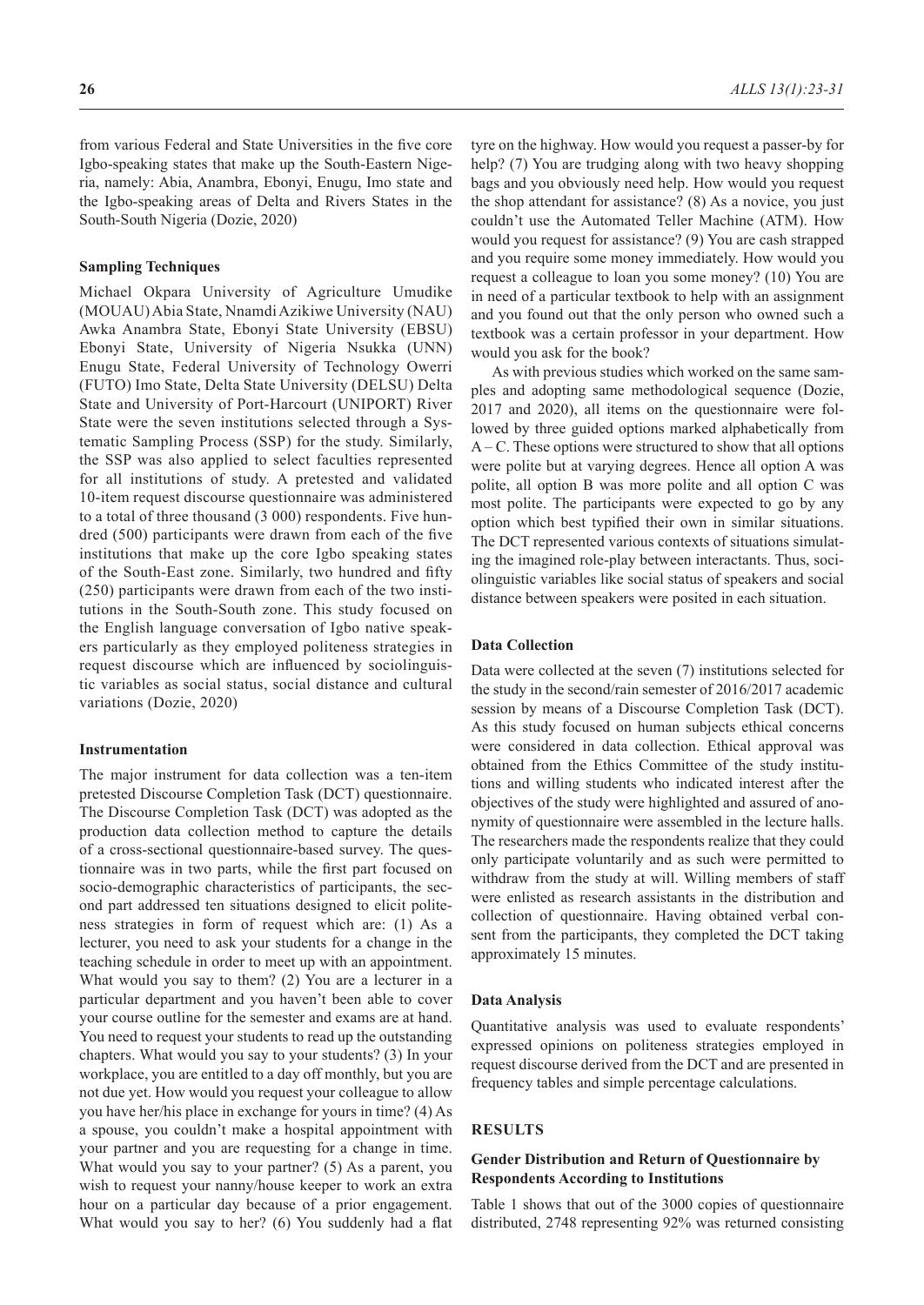| <b>Institutions</b> | <b>No. of Questionnaire</b> | No(%) of                      |      | <b>Male</b> | Female |        |
|---------------------|-----------------------------|-------------------------------|------|-------------|--------|--------|
|                     | distributed                 | <b>Ouestionnaire returned</b> | Freq | (%)         | Freq   | $(\%)$ |
| <b>MOUAU</b>        | 500                         | 440 (88.0)                    | 200  | 45.5        | 240    | 54.5   |
| <b>NAU</b>          | 500                         | 461 (92.2)                    | 198  | 43.0        | 263    | 57.0   |
| <b>EBSU</b>         | 500                         | 464 (92.8)                    | 204  | 44.0        | 260    | 56.0   |
| <b>UNN</b>          | 500                         | 446 (92.2)                    | 257  | 58.0        | 189    | 42.0   |
| <b>FUTO</b>         | 500                         | 478 (95.6)                    | 148  | 31.0        | 330    | 69.0   |
| <b>DELSU</b>        | 500                         | 227(90.8)                     | 70   | 31.0        | 157    | 69.0   |
| <b>UNIPORT</b>      | 500                         | 232 (92.8)                    | 76   | 32.8        | 156    | 67.2   |
| <b>TOTAL</b>        | 3,000                       | 2748 (92.00)                  | 1153 | 42.0        | 1595   | 58.0   |

**Table 1.** Gender distribution and return of questionnaire by respondents

Key:

MOUAU = Michael Okpara University of Agriculture Umudike

NAU = Nnamdi Azikiwe University Awka

EBSU = Ebonyi State University

UNN = University of Nigeria Nsukka

FUTO = Federal University of Technology Owerri

DELSU = Delta State University

UNIPORT = University of Port Harcourt

**Table 2.** Distribution of respondents according to level of proficiency in English

| <b>Level of Proficiency in English</b> | <b>Frequency</b> | Percentage |
|----------------------------------------|------------------|------------|
| Weak                                   | 23               | 0.8        |
| Fair                                   | 700              | 25.0       |
| Good                                   | 1320             | 48.0       |
| Very good                              | 604              | 22.1       |
| Excellent                              | 101              | 4.1        |
| Total                                  | 2748             | 100        |

of 42% males and 58% females from various institutions of study.

## **Respondents' English Proficiency Level**

Table 2 indicates respondents' self-assessment of proficiency level in English Language. Results show that the highest percentage (48.0%) was of the good proficiency level while the least percentage (0.8%) was of the weak proficiency level.

#### **Responses on Request Discourse**

Table 3 shows the frequency of Respondents' responses on Request Discourse observing the situations projected by different scenarios and working with the guided option provided.

## **Assessment of Overall Respondents' Discourse on Request**

Table 4 shows that 55.44% of the polite responses were by the males and 44.56% were by the females. Also 51.12% of the more polite responses were by the males and 48.88% were by the females. However, 44.42% of the most polite responses came from the males and 55.58% were recorded by the females.

#### **DISCUSSION**

Request discourse entails the act of asking politely or formally for something. In human existence and relations, it is only natural that at one point or another in daily interactions or exchange, one may require another's aid, support or assistance either in the form of words, goods and services or even physical help to ease a burden. Request is a symbolic act which transcends the moment of discourse as it is not usually easy to predict the situation which would impel a request and it is almost impossible to tell whose help or assistance one might require in matters of urgent attention. A fact of basic importance still remains that everyone needs one another in the business of life which is always a process of compromise largely achieved by asking- Request.

Findings on request discourse establish the fact that Igbo bilinguals perform the act in various contexts as determined by different circumstances. Based on our knowledge, experience and studies on Igbo culture, it is recognized that request act is only a way of life in the traditional Igbo society anchored on mutual exchange of goods and services and every member is socially bound to reciprocate. That explains why request act is not considered an imposition and there are no bounds as to who is entitled to; make a request, oblige a request, and/or give in return or equal measure when requested in Igbo culture. Result of this study shows that in line with the speech act of request, certain social variables (Social distance i.e. scale of familiarity between interlocutors and Social status i.e. social class/hierarchy of interlocutors) are believed to be taken into account when performing the act hence the scenarios posited in situations in the Discourse Completion Test (DCT). In other words, situations 1 2 5 7 portrayed interlocutors in a vertical relationship where the speaker is higher than the hearer. Also situations 3 4 9 presented interlocutors in a horizontal relationship and that is to say that speakers and hearers in those instances were equals. In addition, situations 6 and 8 projected interlocutors whose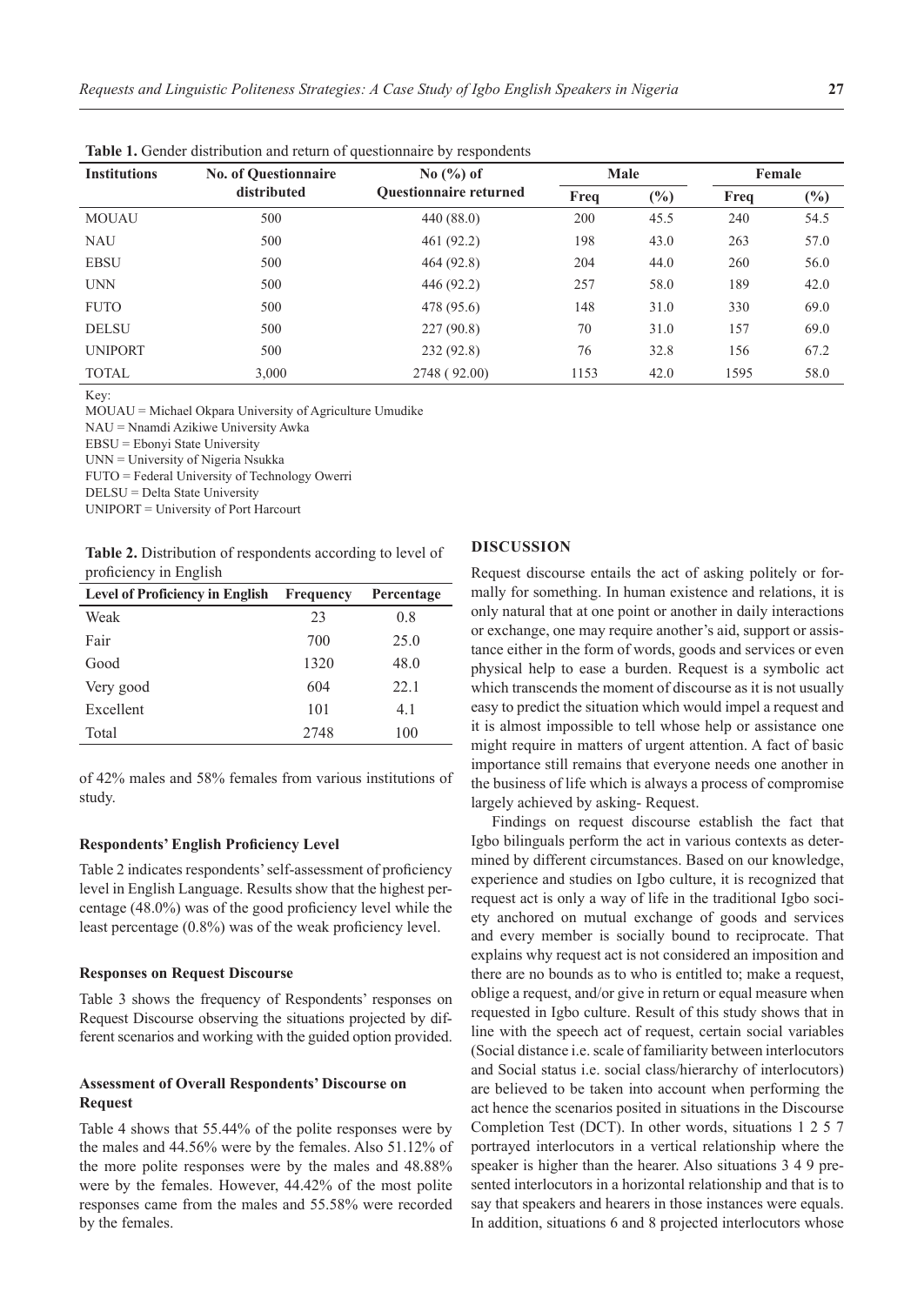| Situation                                                                                                                                         |                               |                     |                |                | OPTION APOLITE |                     |                              |                               |        |        |                 | <b>OPTION BMORE POLITE</b> |                 |                             |                               |               |               |                | OPTION CMOST POLITE |        |                              |
|---------------------------------------------------------------------------------------------------------------------------------------------------|-------------------------------|---------------------|----------------|----------------|----------------|---------------------|------------------------------|-------------------------------|--------|--------|-----------------|----------------------------|-----------------|-----------------------------|-------------------------------|---------------|---------------|----------------|---------------------|--------|------------------------------|
|                                                                                                                                                   | MOUAU NAU EBSU UNN FUTO DELSU |                     |                |                |                |                     | <b>IPORT</b><br>$\mathbb{E}$ | MOUAU NAU EBSU UNN FUTO DELSU |        |        |                 |                            |                 | <b>PORT</b><br>$\mathsf{K}$ | MOUAU NAU EBSU UNN FUTO DELSU |               |               |                |                     |        | <b>IPORT</b><br>$\mathbf{E}$ |
|                                                                                                                                                   | 175                           | 183                 | 184            | 177            | $^{190}$       | $\infty$            | 92                           | 192                           | 202    | 203    | 195             | 209                        | 99              | $\overline{101}$            | 73                            | 76            | 77            | $\overline{7}$ | 79                  | 38     | 38                           |
|                                                                                                                                                   | $\overline{5}$                | 137                 | 138            | 32             | 142            | 67                  | 3                            | 250                           | 262    | 264    | 254             | 272                        | $\overline{29}$ | 132                         | 59                            | $\mathcal{O}$ | $\mathcal{O}$ | 60             | $\mathcal{Z}$       | 30     | $\overline{5}$               |
|                                                                                                                                                   | 104                           | 109                 | $\Xi$          | 105            | $\Xi$          | 54                  | 55                           | 273                           | 286    | 288    | 277             | 297                        | $\overline{41}$ | $\overline{4}$              | 63                            | 66            | 66            | 63             | 68                  | 32     | 33                           |
|                                                                                                                                                   | $\circ$                       | 72                  | 73             | $\approx$      | 75             | 36                  | 36                           | 280                           | 293    | 295    | 284             | 304                        | $\overline{4}$  | 148                         | $\overline{9}$                | 95            | $96$          | $\mathcal{S}$  | 99                  | 47     | 48                           |
|                                                                                                                                                   | 79                            | 83                  | 83             | 80             | 86             |                     | 42                           | 84                            | $88\,$ | $88\,$ | 85              | $\overline{9}$             | 43              | $\ddot{4}$                  | 277                           | 290           | 292           | 281            | 301                 | 143    | 146                          |
|                                                                                                                                                   | $\Omega$                      | $\overline{\Omega}$ | $\overline{z}$ | $\overline{c}$ | $\mathcal{Z}$  | $\supseteq$         |                              | $60\,$                        | 63     | 63     | $\overline{61}$ | 65                         | $\overline{31}$ | 32                          | 360                           | 377           | 380           | 365            | 391                 | 186    | 190                          |
|                                                                                                                                                   | $\frac{4}{3}$                 | 42                  | 43             | ╤              | \$             | $\overline{\Omega}$ |                              | 95                            | 99     | 100    | 96              | 103                        | $\overline{49}$ | $\mathsf{S}0$               | 305                           | 319           | 321           | 309            | 331                 | 157    | 161                          |
|                                                                                                                                                   | 235                           | 246                 | 248            | 238            | 255            | $\overline{a}$      | $\vec{c}$                    | $\overline{7}$                | 77     | 78     | 75              | $80\,$                     | 38              | 39                          | 132                           | 138           | 139           | 133            | 143                 | $68\,$ | $\circledcirc$               |
|                                                                                                                                                   | 227                           | 238                 | 240            | 230            | 247            | Ξ                   | $\overline{20}$              | $\frac{1}{4}$                 | 42     | 43     | $\overline{+}$  | $\ddot{4}$                 | $\overline{c}$  | $\overline{c}$              | 172                           | 180           | 182           | 174            | 187                 | 89     | $\overline{9}$               |
|                                                                                                                                                   | $\frac{8}{3}$                 | $\mathcal{S}$       | 50             | $\overline{4}$ | 52             | 25                  | 25                           | 51                            | 53     | 53     | 51              | 55                         | $\frac{26}{5}$  | 27                          | 342                           | 358           | 360           | 346            | 371                 | 176    | 180                          |
| Iotal                                                                                                                                             | 1129                          | 1181                | 1190           | 1143           | 1226           | 582                 | 595                          | 1400                          | 1465   | 1475   | 1419            | 1520                       | <b>Z1</b>       | 738                         | 1874                          | 1961          | 1975          | 1897           | 2034                | 966    | 987                          |
| Kev: $MOUAU = 440$<br>$JNIPORT = 232$<br>$x$ DELSU = 227<br>$NOTAL = 2748$<br>$xEBSU = 464$<br>$\Delta$ LNN = 446<br>$FUTO = 478$<br>$xNAU = 461$ |                               |                     |                |                |                |                     |                              |                               |        |        |                 |                            |                 |                             |                               |               |               |                |                     |        |                              |
|                                                                                                                                                   |                               |                     |                |                |                |                     |                              |                               |        |        |                 |                            |                 |                             |                               |               |               |                |                     |        |                              |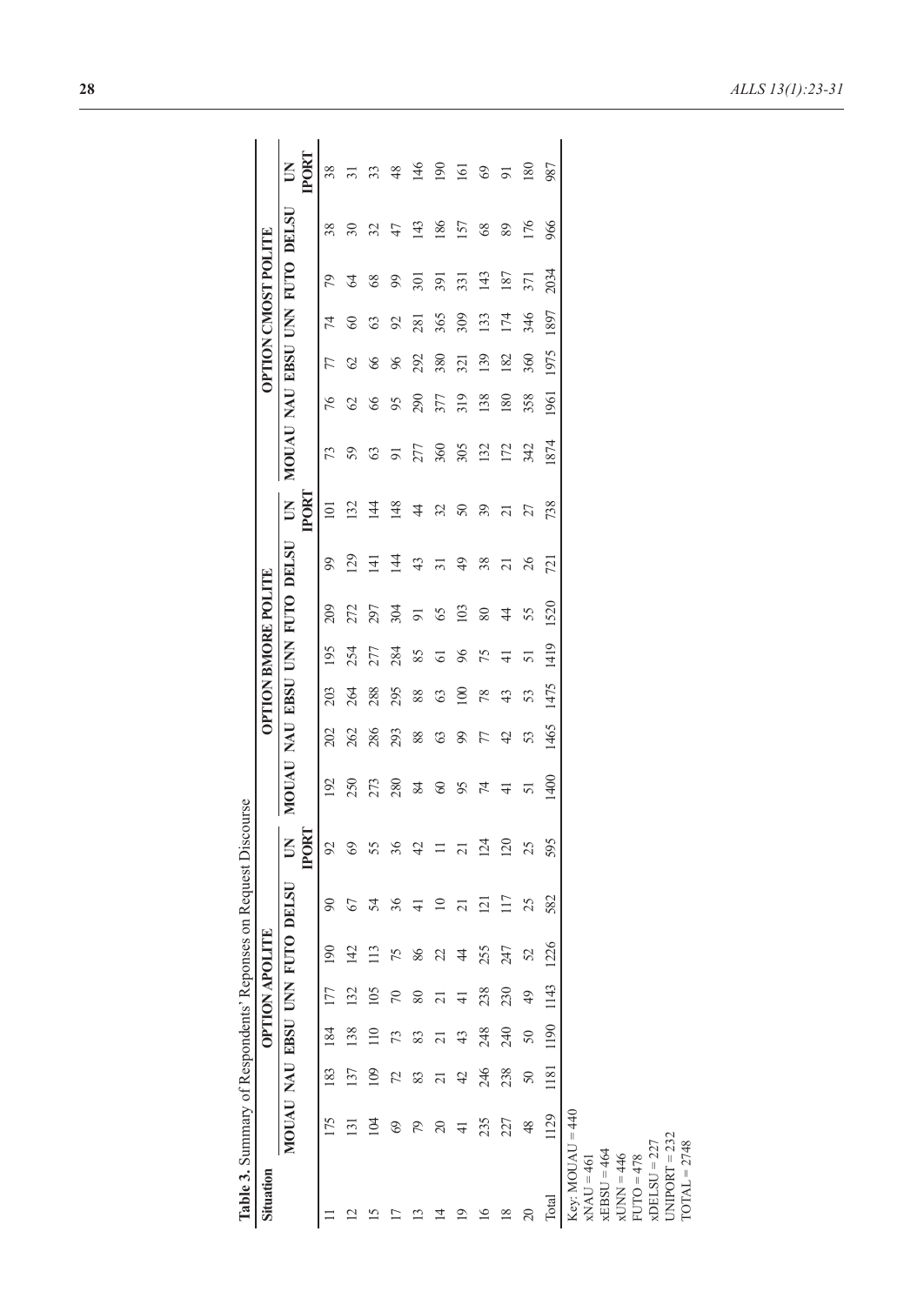|                  |                           | <b>Table 4.</b> Assessment of Respondents' Reponses on Request Discourse $(n = 2748)$                                                                   |               |                  |                     |       |                  |                         |      |        |      |                            |                |            |       |                     |      |                         |                |       |
|------------------|---------------------------|---------------------------------------------------------------------------------------------------------------------------------------------------------|---------------|------------------|---------------------|-------|------------------|-------------------------|------|--------|------|----------------------------|----------------|------------|-------|---------------------|------|-------------------------|----------------|-------|
| Situation Social |                           | Social                                                                                                                                                  |               |                  | <b>OPTION APOLI</b> | Ê     |                  |                         |      |        |      | <b>OPTION BMORE POLITE</b> |                |            |       | OPTION CMOST POLITE |      |                         |                |       |
|                  | <b>Status</b>             | Distance                                                                                                                                                | Freq          | $\frac{6}{9}$    | Male                |       | Female           |                         | Freq | వ్     |      | Male                       | Female         |            | Freq  | ళ                   | Male |                         | Female         |       |
|                  |                           |                                                                                                                                                         |               |                  | Freq                | ్     | Freq             | $\mathcal{S}_{\bullet}$ |      |        | Freq | ళ                          | Freq           | $\sqrt{6}$ |       |                     | Freq | $\mathcal{S}_{\bullet}$ | Freq           | ℅     |
|                  | $_{\rm S}$ $>$ H          | $\overline{0}$                                                                                                                                          | 1091          | 15.48            | <b>601</b>          | 8.53  | 490              | 6.95                    | 1201 | 13.74  | 561  | 6.42                       | 640            | 7.32       | 455   | 3.89                | 215  | 1.84                    | 240            | 2.05  |
| ٢                | $_{\rm S}$ $>$ H          | $\overline{0}$                                                                                                                                          | 816           | 11.58            | 404                 | 5.73  | 412              | 5.85                    | 1563 | 17.89  | 760  | 8.70                       | 803            | 9.19       | 368   | 3.15                | 196  | 1.68                    | 172            | 1.47  |
|                  | $_{\rm S}$ $>$ H          | $-SS$                                                                                                                                                   | 650           | 9.23             |                     | 4.41  | 339              | 4.81                    | 1706 | 19.52  | 778  | 8.90                       | 928            | 10.62      | 391   | 3.34                | 216  | 1.85                    | 175            | 1.50  |
|                  | $_{\rm H}$ $<$ S          | GS.                                                                                                                                                     | $\frac{1}{4}$ | 6.12             | 234                 | 3.32  | 197              | 2.80                    | 1748 | 20.00  | 901  | 10.31                      | 847            | 9.69       | 568   | 4.86                | 206  | 1.76                    | 362            | 3.10  |
|                  | $H = S$                   | 0S <sub>0</sub>                                                                                                                                         | 494           | $\overline{0.7}$ | 253                 | 3.59  | $\overline{241}$ | 3.42<br>0.82            | 523  | 5.99   | 338  | 3.87                       | 185            | 2.12       | 1730  | 14.79               | 719  | 6.15                    | $\overline{5}$ | 8.65  |
|                  | $H = S$                   | $\frac{1}{2}$                                                                                                                                           | 126           | <b>PL1</b>       | $\frac{8}{3}$       | 0.97  | 58               |                         | 375  | 4.29   | 186  | 2.13                       | 189            | 2.16       | 2249  | 19.23               | 912  | 7.80                    | 1337           | 11.43 |
|                  | $H = S$                   | OSD                                                                                                                                                     | 253           | 3.59             | 175                 | 2.48  | 78               | $\Xi$                   | 592  | 6.78   | 296  | 3.39                       | 296            | 3.39       | 1903  | 16.27               | 896  | 7.66                    | 1007           | 8.61  |
|                  | $H \theta S$              | $-SD$                                                                                                                                                   | 1467          | 20.82            | 792                 | 11.24 | 675              | 9.58                    | 461  | 5.28   | 284  | 3.25                       | 177            | 2.03       | 822   | 7.03                | 470  | 4.02                    | 352            | 3.01  |
| $\frac{8}{10}$   | $H \theta S$              | 0S <sub>D</sub>                                                                                                                                         | 1419          | 20.14            | 875                 | 12.42 | 544              | 7.72                    | 253  | 2.90   | 179  | 2.05                       | $\overline{7}$ | 0.85       | 1075  | 9.19                | 474  | 4.05                    | 601            | 5.14  |
| $\approx$        | $_{\rm H}$ $>$ $_{\rm S}$ | GS-                                                                                                                                                     | 299           | 4.24             | 193                 | 2.74  | 106              | 1.50                    | 316  | 3.62   | 184  | $\frac{1}{2}$              | 132            | 1.51       | 2133  | 18.24               | 890  | 7.61                    | 1243           | 10.63 |
| Total            |                           |                                                                                                                                                         | 7046          | 100.00           | 3906                | 55.44 | 3140             | 44.56                   | 8738 | 100.00 | 4467 | 51.12                      | 4271           | 48.88      | 11694 | 100.00              | 5194 | 44.42                   | 6500           | 55.58 |
|                  |                           | $\le$ = Lower; = equal; > higher; $\theta$ = not established<br>$S = Speaker; H = Heart, SD = Social Distance$<br>$+$ = close: $-$ distant: 0 = neutral |               |                  |                     |       |                  |                         |      |        |      |                            |                |            |       |                     |      |                         |                |       |

statuses were not established i.e. diagonal/seesaw relationship. Finally, situation 10 equally depicted a vertical relationship but in this case, the speaker is of a lower status than the hearer.

Data show that in situations 1 2 5 and 7 which dealt with lecturer-students/parent-nanny/customer-attendant relationships respectively, the requests thereof were made adopting the more polite option B; a positive politeness strategy as the requester tries to lessen the threat arising from the act to the hearer's positive face. This is an indication that even though the speakers were higher than the hearers, there was still need to make a direct request which demonstrates the exigency of such request and its associated compliance. This finding corroborates Nwoye's (1992) earlier study that although requests can be made by implicatures (indirectness) but directness remains the favoured and most effective request strategy regardless of the social status variable at play as against Searle (1975), Leech (1983) and Blum-Kulka (1989) who argued that adopting some forms of indirectness in request act was a preferred polite behaviour. Also, previous study by Felix-Brasdefer (2005) reported that direct requests were not impolite but situation-dependent and were considered a social norm among the Mexican subjects. This goes to confirm that politeness is a culture/context-bound phenomenon and people generally express and achieve same differently.

Also, the evidence from this study show that in request acts among interlocutors who are equals (situations 3 4 and 9) the majority of the responses were anchored on the most polite option C. The preponderance of the most polite option C in contexts among equals signals a negative politeness/indirectness strategy as there is a potential for awkwardness and speaker might be imposing on the hearer while still maintaining the directness attached to the demand. The choice of the most polite option lacing the directness with a tinge of negative politeness/indirectness strategy partly demonstrates a transfer of the nuances of respondents' first/ native language to the target language. This significant finding had been earlier reported by Memarian (2012) that in interlanguage studies, there is tendency for interference in the use the target by non-native speakers since in trying to learn a second language learners imbibe some elements of the culture of the target language and this plays up in instances requiring a test of communicative competence in the target language.

On the other hand, results of the present study show that in request acts among speakers whose statuses are not established (situations 6 and 8), respondents showed tendency to the polite (option A) responses which reflects a bald-on-record strategy as the speakers in these situations made no effort to mitigate the imposition on the hearer but relied on the exigency of the circumstances that the request must be made. This depicts utter directness as choice of strategy arising partly from the urgency of the situation. Again, considering the nature of the traditional Igbo society and the unwritten/unspoken right to in fact demand such assistance and assurances of having one's needs met, directness remains the ultimate request strategy. Additionally, this

 $+$  = close;  $-$  = distant; 0 = neutral

 $distance$  0 = neutral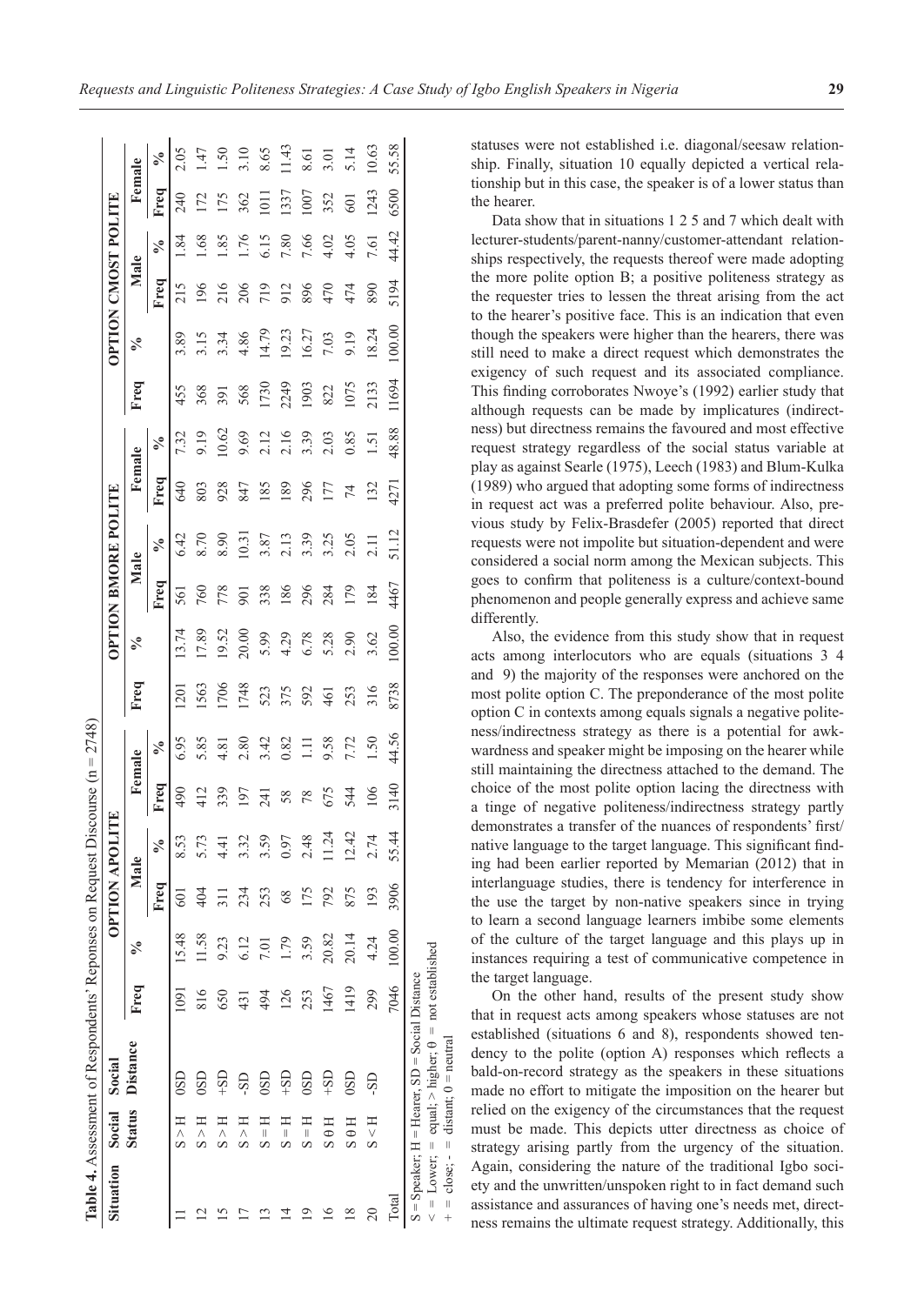notion of directness had been highlighted in prior studies (Umar 2004, Jalilifar 2009) where subject were found to adopt mainly direct strategy in performing the request act which was attributable to factors such as cultural influence, language identity, emergence of interlanguage etc.

In addition, findings from the study equally show that in request acts among interlocutors where speaker is lower than hearer i.e. student-professor relationship (situation 10), respondents were largely drawn to the most polite (option C) response which depicts negative politeness/indirectness strategy and the need to mitigate threat to the hearer's face which strengthens Brown and Levinson's (1978:66) concept of 'face' as "something that is emotionally invested and that can be lost, maintained or enhanced and must be constantly attended to in interaction". The above context which gave rise to the choice of the most polite option demonstrates that hierarchy as well age played a major role in the request act strategy adopted which confirms Nwoye's (1989) assertion that eldership is revered in the traditional Igbo society and culture and further substantiates Felix-Brasdefer's (2005) claim that indirectness was commonly used for requesting in situations which projected + Power or +Distance.

Lastly, results obtained from the current research show that given the different scenarios projected in the Request Discourse situations across relationships, the Male respondents were much more disposed to the polite (option A) responses unlike their female counterparts who preferred the most polite (Option C) responses (Table 4). Their choice of options is indicative of the fact there are differences in strategies adopted and this finding supports previous studies by Garcia (1993) that gender was also a contributory factor as there were clear male-female dissimilarity in strategies used in the speech act of request. Also, another equally important finding is that since the majority of the female respondents chose the most polite option C while the majority of the males went by the polite option A, we may thus infer in support of previous studies (Lakoff, 1975 and Fishman, 1978, 1980) that females in the study population are more linguistically polite than their male counterparts.

#### **CONCLUSION**

This study has given impetus to the need for proper understanding of language as a functionally significant tool of communication which draws meaning essentially from socio-cultural/contextual parameters and the need for an enhancement of language learners' socio-pragmatic knowledge. By adopting an empirical approach, the study focused on the Igbo native speakers' perception of Request act and strategies adopted to accomplish the demand in their conversational English as bilinguals. It was noted that Request for the study group was simply a way of life and did not constitute an infraction in any way which explains their non-hesitancy in performing the request act. It was equally demonstrated that there was a significant difference in the way the study samples realized the act by adopting majorly the bald-on-record or direct strategy. Furthermore, giving the social variables of status and distance which were key

considerations among other variables in linguistic politeness, the study samples yielded partly to these parameters and opted for the negative politeness/indirect strategy to fulfill the conversational demand. In addition, the study relies on its findings as evidence to further reiterate the culture-context specificity not universality of the politeness theory. Therefore, the present conclusions continue to drive an increasing body of literature which helps shape our reasoning and appreciation of the correlation between pragmalinguistic and sociopragmatic knowledge and recommends an inclusion of the key findings of this work into syllabi for a holistic teaching, learning and application of target language in conversation.

## **ACKNOWLEDGEMENTS**

We are indeed thankful to Professor S.M Onuigbo for his comments, proof reading and constructive input and Professor T.O Ebiringa for validation of instrument and formal statistical analysis of the study.

## **REFERENCES**

- Blum-Kulka, S. (1989). Playing it safe: The role of conventionality in indirectness. In Blum-Kulka, S. House, J. and Kasper, G. (Ed.) *Cross-cultural pragmatics: Requests and apologies.* (pp. 37-70). Norwood: Ablex Publishing.
- Brown, P., & Levinson, S., (1987). *Politeness: Some Universals in Language Usage*. Cambridge: Cambridge University Press. Retrieved from https://books.google.com. ng>books
- Dozie, C. P (2017). *Politeness Forms and Hedging Strategies in English among Igbo bilinguals.* Nigeria: University of Nigeria, Nsukka Doctoral dissertation.
- Dozie, C.P & Otagburuagu, E.J. (2020). Apology and Linguistic Politeness Strategies in English among Igbo native speakers in Nigeria: an Inter-language study. *Advances in Language and Literary Studies* 10(5) 1-9
- Felix-Brasdefer, J.C (2005) Indirectness and politeness in Mexican requests. In Eddington, D. Selected proceedings of the 7<sup>th</sup> Hispanic Linguistics Symposium. Cascadilla Proceeding Project,Somerville, MA. Google Scholar
- Fishman, P. (1978). "Interaction: The Work Women Do". *Social Problems* 25. 4, 397-406. Retrieved from emcawiki. net>bibtex>browser>author.
- Fishman, P. (1980). Conversational insecurity. In Howard G., Peter R. and Philip S. (Ed) *Language: Social Psychological Perspectives.* Oxford: Pergamon press. Retrieved from web.stanford.edu>PDF>Fishman.
- Garcia, C. (1993) Making a request and responding to it: A case study of Peruvian Spanish speakers. *Journal of Pragmatics* 19, 127-152
- Hilbig, I. (2009). Request strategies and politeness in Lithunian and British English. Retrieved from www.ifa. amu.edu.pl/ylmp Google Scholar
- Jalilifar, A. (2009) Request strategies: Cross-sectional study of Iranian EFL learners and Australian native speakers. *English Language Teaching.* 2 (1) 46-61.